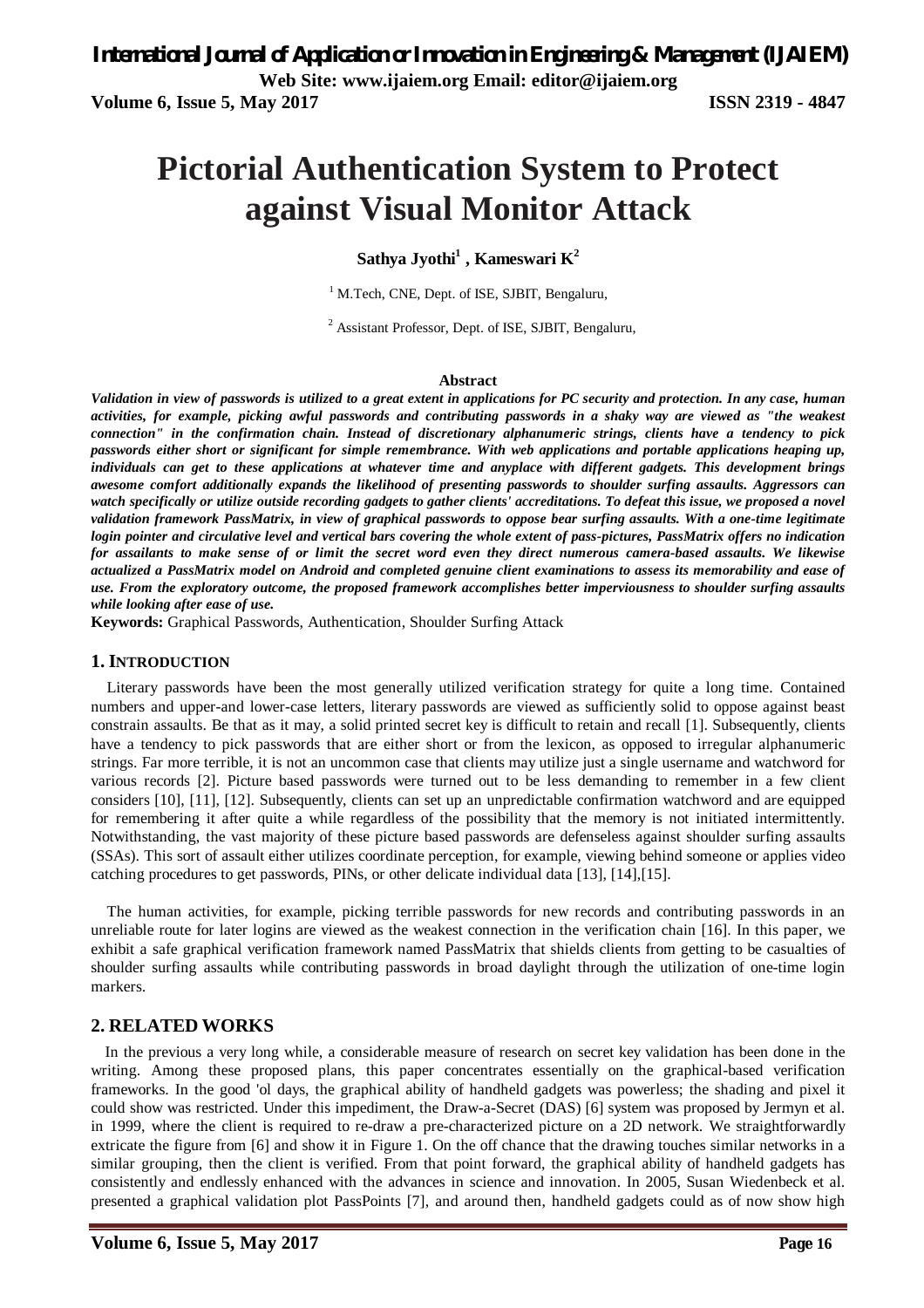# *International Journal of Application or Innovation in Engineering & Management (IJAIEM)* **Web Site: www.ijaiem.org Email: editor@ijaiem.org Volume 6, Issue 5, May 2017 ISSN 2319 - 4847**

determination shading pictures. Utilizing the PassPoint conspire, the client needs to tap on an arrangement of precharacterized pixels on the foreordained photograph, as appeared in Figure 1



**Figure 1:** Types of Graphical Passwords

# **3. PROBLEM STATEMENT**

With the expanding measure of cell phones and web administrations, clients can get to their own records to send private business messages, transfer photographs to collections in the cloud or transmit cash from their e-financial balance at whatever time and anyplace. While signing into these administrations in broad daylight, they may open their passwords to obscure gatherings unwittingly. Individuals with malignant aim could watch the entire validation strategy through ubiquitous camcorders and reconnaissance gear, or even a pondered picture a window [37]. Once the assailant acquires the secret word, they could get to individual records and that would represent an extraordinary danger to one's benefits. Bear surfing assaults have increased increasingly consideration in the previous decade. The accompanying records the exploration issues we might want to address in this review:

1) The issue of how to perform confirmation out in the open with the goal that shoulder surfing assaults can be reduced.

2) The issue of how to expand secret word space than that of the conventional PIN.

3) The issue of how to productively seek correct watchword objects amid the validation stage.

# **3.1 ATTACK MODEL**

Shoulder Surfing Attacks Based on past research [20], [21], [25], [34], [35], clients' activities, for example, writing from their console, or tapping on the pass-pictures or pass-focuses out in the open may uncover their passwords to individuals with awful aim. In this paper, in view of the methods the assailants utilize, we sort bear surfing assaults into three sorts as beneath:

1) Type-I: Naked eyes.

2) Type-II: Video catches the whole confirmation prepare just once.

3) Type-III: Video catches the whole confirmation prepare more than once. The last sorts of assaults require more exertion and strategies from aggressors. Subsequently, if a validation plan can oppose against these assaults, it is additionally secure against past sorts of assaults. A portion of the proposed validation plans [4], [5], [6], [7], [25], [38], including conventional content secret key and PIN, are defenseless against shoulder surfing Type-I assaults and hence are likewise subject to Type-II and Type-III assaults. These plans uncover passwords to assailants when clients enter their passwords by straightforwardly squeezing or tapping on particular things on the screen. Different plans, for example, those in [19], [34] can oppose against Type-I however are defenseless against Type-II and Type-III assaults since the assailants can break passwords by converging their video catches from numerous means of the whole verification prepare.

# **4. PASSMATRIX**

PassMatrix is composed of the following components (see Figure 2):

- \_ Image Discretization Module
- \_ Horizontal and Vertical Axis Control Module
- \_ Login Indicator generator Module
- \_ Communication Module
- \_ Password Verification Module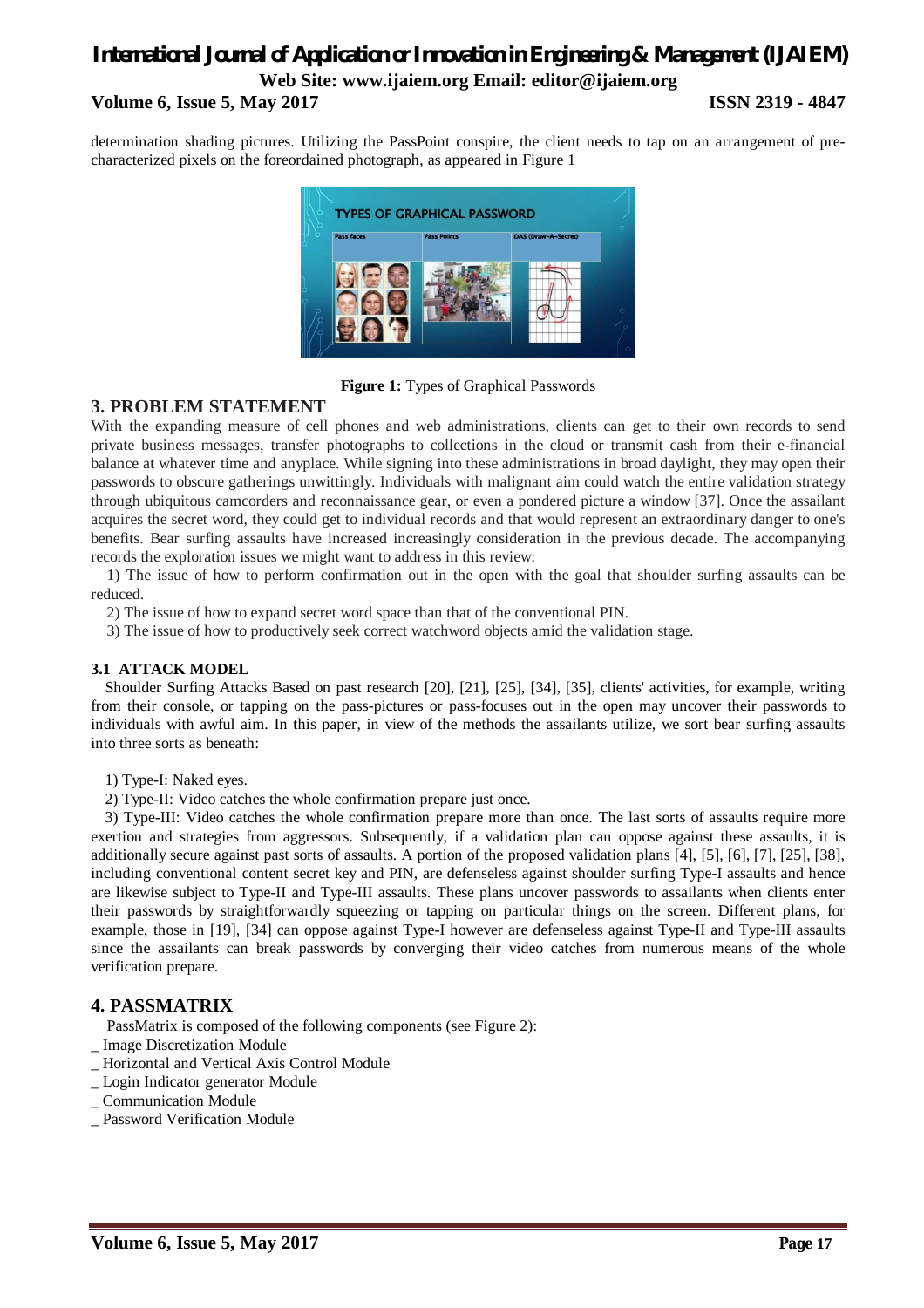# *International Journal of Application or Innovation in Engineering & Management (IJAIEM)* **Web Site: www.ijaiem.org Email: editor@ijaiem.org**

**Volume 6, Issue 5, May 2017 ISSN 2319 - 4847**



**Figure 2:** Overview of PassMatrix

**Image Discretization Module.** This module divides each image into squares, from which users would choose one as the pass-square. As shown in Figure 2, an image is divided into a 7 \_ 11 grid. The smaller the image is discretized, the larger the password space is. However, the overly concentrated division may result in recognition problem of specific objects and increase the difficulty of user interface operations on palm-sized mobile devices. Hence, in our implementation, a division was set at 60-pixel intervals in both horizontal and vertical directions, since 60 pixels2 is the best size to accurately select specific objects on touch screens.

**Login Indicator Generator Module.** This module generates a login indicator consisting of several distinguishable characters (such as alphabets and numbers) or visual materials (such as colors and icons) for users during the authentication phase. In our implementation, we used characters A to G and 1 to 11 for a 7 \_ 11 grid.

**Horizontal and Vertical Axis Control Module.** There are two scroll bars: a horizontal bar with a sequence of letters and a vertical bar with a sequence of numbers. This control module provides drag and fling functions for users to control both bars. Users can fling either bar using their finger to shift one alphanumeric at a time. They can also shift several checks at a time by dragging the bar for a distance.

**Communication Module.** This module is in charge of all the information transmitted between the client devices and the authentication server. Any communication is protected by SSL (Secure Socket Layer) protocol [41] and thus, is safe from being eavesdropped and intercepted.

**Password Verification Module.** This module verifies the user password during the authentication phase. A passsquare acts similar to a password digit in the text-based password system. The user is authenticated only if each passsquare in each pass-image is correctly aligned with the login indicator. PassMatrix's validation comprises of an enrollment stage and a confirmation stage as depicted beneath:

**Registration stage**: At this stage, the client makes a record which contains a username and a secret word. The watchword comprises of just a single pass-square per picture for a grouping of n pictures. The quantity of pictures (i.e., n) is chosen by the client in the wake of considering the exchange off amongst security and ease of use of the framework [42]. The main motivation behind the username is to give the client a creative energy of having an individual record.

**Authentication stage:** At this stage, the client utilizes his/her username, secret word and login pointers to sign into PassMatrix. The accompanying depicts every one of the means in detail:

1) The client inputs his/her username which was made in the enrollment stage.

2) Another marker included a letter and a number is made by the login pointer generator module. The marker will be demonstrated when the client employments. his/her hand to frame a circle and after that touch the screen. For this situation, the marker is passed on to the client by visual criticism. The marker can likewise be conveyed through a predefined picture or by sound input that we have specified in the past area.

3) Next, the primary pass-picture will be appeared on the show, with a level bar and a vertical bar on its top and left separately.

4) Repeat step 2 and step 3 for each pre-chosen pass picture.

5) The correspondence module gets client account data from the server through Http Request POST technique.

6) Finally, for each picture, the secret key check module confirms the arrangement between the pass square and the login pointer. Just if every one of the arrangements are right in all pictures, the client is permitted to sign into PassMatrix.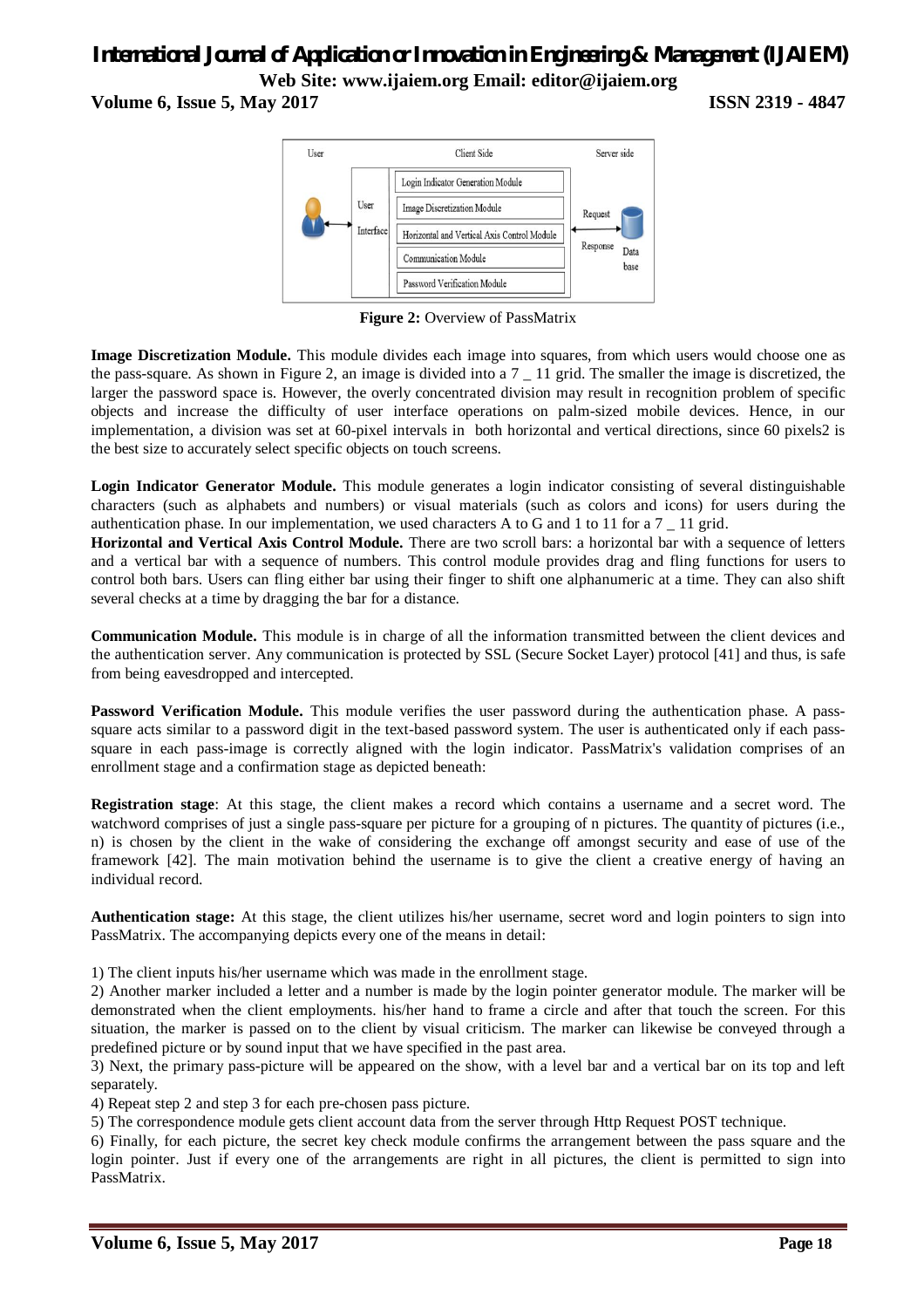# *International Journal of Application or Innovation in Engineering & Management (IJAIEM)* **Web Site: www.ijaiem.org Email: editor@ijaiem.org Volume 6, Issue 5, May 2017 ISSN 2319 - 4847**

# **5. IMPLEMENTATION**

The PassMatrix model was worked with Android SDK 2.3.3 since it was the standard variant of the dispersion in 2012 [45]. In the wake of associating with the Internet, clients can enroll a record, sign in a couple times practically speaking mode, and afterward sign in for the explore different avenues regarding a customer's gadget. In the customer side of our model, we utilized XML to construct the UI and utilized JAVA and Android API to actualize capacities, including username checking, pass pictures posting, picture discretization, pass-squares determination, login marker conveyance, and the flat and vertical bars course. In the server side of our execution, we utilized PHP and MySQL to store and get enlisted records to/from the database to deal with the secret word confirmation.



**Figure 3**. Main pages of PassMatrix

# **6. RESULTS**

We investigated the gathered information from our examinations and reviews to assess the adequacy of the proposed framework. The outcomes are introduced in two points of view: exactness and ease of use. The exactness viewpoint concentrates on the fruitful login rates in both sessions, including the practice logins. The ease of use viewpoint is measured by the measure of time clients spent in each PassMatrix stage. The aftereffects of these two investigations unequivocally proposed that PassMatrix is down to earth to utilize.

# **7. CONCLUSION**

With the expanding pattern of web administrations and applications, clients can get to these applications at whatever time and anyplace with different gadgets. Keeping in mind the end goal to secure clients' advanced property, validation is required each time they attempt to get to their own record and information. Be that as it may, leading the confirmation procedure in broad daylight may bring about potential shoulder surfing assaults. Indeed, even a muddled watchword can be broken effectively through shoulder surfing. Utilizing customary literary passwords or PIN strategy, clients need to sort their passwords to verify themselves and hence these passwords can be uncovered effectively on the off chance that somebody looks over shoulder or uses video recording gadgets, for example, phones. To conquer this issue, we proposed a shoulder surfing safe confirmation framework in view of graphical passwords, named PassMatrix. PassMatrix model on Android and done client tests to assess the memorability and ease of use.

# **REFERENCES**

- [1] S. Sood, A. Sarje, and K. Singh, "Cryptanalysis of password authentication schemes: Current status and key issues," in Methods and Models in Computer Science, 2009. ICM2CS 2009. Proceeding of International Conference on, Dec 2009, pp. 1–7.
- [2] S. Gurav, L. Gawade, P. Rane, and N. Khochare, "Graphical password authentication: Cloud securing scheme," in Electronic Systems, Signal Processing and Computing Technologies (ICESC), 2014International Conference on, Jan 2014, pp. 479–483.
- [3] K. Gilhooly, "Biometrics: Getting back to business," Computerworld, May, vol. 9, 2005.
- [4] R. Dhamija and A. Perrig, "Deja vu: A user study using images for authentication," in Proceedings of the 9th conference on USENIX Security Symposium-Volume 9. USENIX Association, 2000, pp. 4–4.
- [5] "Realuser," http://www.realuser.com/.
- [6] I. Jermyn, A. Mayer, F. Monrose, M. Reiter, and A. Rubin, "The design and analysis of graphical passwords," in Proceedings of the 8th conference on USENIX Security Symposium-Volume 8. USENIXAssociation, 1999, pp. 1– 1.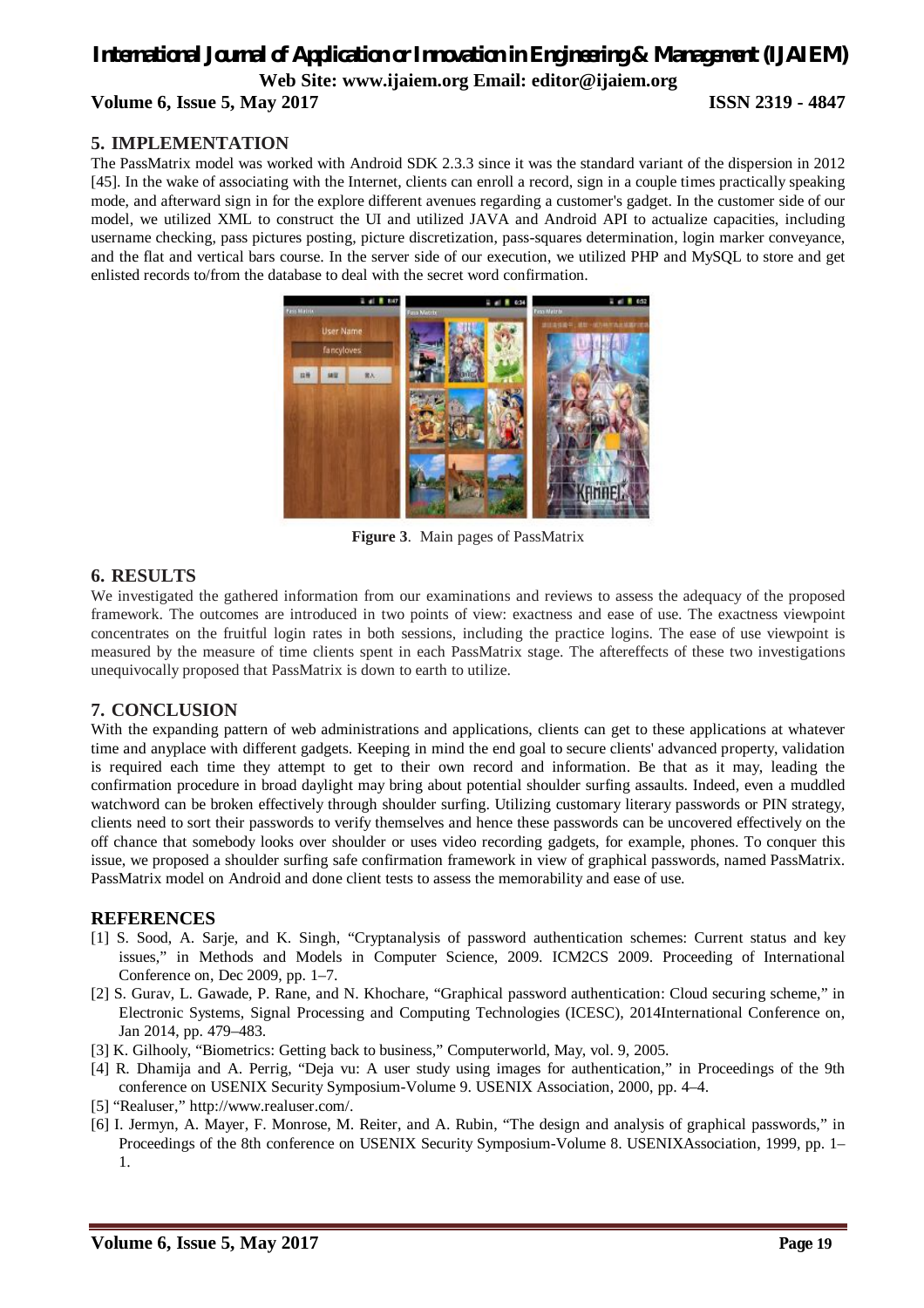# *International Journal of Application or Innovation in Engineering & Management (IJAIEM)* **Web Site: www.ijaiem.org Email: editor@ijaiem.org**

#### **Volume 6, Issue 5, May 2017 ISSN 2319 - 4847**

- [7] S. Wiedenbeck, J. Waters, J. Birget, A. Brodskiy, and N. Memon, "Passpoints: Design and longitudinal evaluation of a graphicalpassword system," International Journal of Human-Computer Studies, vol. 63, no. 1-2, pp. 102–127, 2005.
- [8] A. Paivio, T. Rogers, and P. Smythe, "Why are pictures easier to recall than words?" Psychonomic Science, 1968.
- [9] D. Nelson, U. Reed, and J. Walling, "Picture superiority effect,"Journal of Experimental Psychology: Human Learning and Memory, vol. 3, pp. 485–497, 1977.
- [10] S. Brostoff and M. Sasse, "Are passfaces more usable than passwords a field trial investigation," PEOPLE AND COMPUTERS, pp. 405–424, 2000.
- [11] A. De Angeli, M. Coutts, L. Coventry, G. Johnson, D. Cameron, and M. Fischer, "Vip: a visual approach to user authentication," in Proceedings of the Working Conference on Advanced Visual Interfaces. ACM, 2002, pp. 316– 323.
- [12] B. Ives, K. Walsh, and H. Schneider, "The domino effect of password reuse," Communications of the ACM, vol. 47, no. 4, pp. 75–78, 2004.
- [13] J. Long and K. Mitnick, No Tech Hacking: A Guide to Social Engineering, Dumpster Diving, and Shoulder Surfing. Elsevier Science,2011.
- [14] T. Kwon, S. Shin, and S. Na, "Covert attentional shoulder surfing: Human adversaries are more powerful than expected," IEEE Transactions on Systems, Man, and Cybernetics: Systems, vol. 44, no. 6, pp. 716–727, June 2014.
- [15] "Google glass snoopers can steal your passcode with a glance," http://www.wired.com/2014/06/google-glasssnoopers-cansteal-your-passcode-with-a-glance/.
- [16] M. Sasse, S. Brostoff, and D. Weirich, "Transforming the weakest linka human/computer interaction approach to usable and effective security," BT technology journal, vol. 19, no. 3, pp. 122–131,2001.
- [17] "Mobile marketing statistics compilation,"http://www.smartinsights.com/mobile-marketing/mobile marketinganalytics/mobile-marketing-statistics/.
- [18] D. Hong, S. Man, B. Hawes, and M. Mathews, "A password scheme strongly resistant to spyware," in Proceedings of International conference on security and management, 2004.
- [19] D. Tan, P. Keyani, and M. Czerwinski, "Spy-resistant keyboard: Towards more secure password entry on publicly observable touch screens," in Proceedings of OZCHI-Computer-Human Interaction Special Interest Group (CHISIG) of Australia. Canberra, Australia: ACM Press. Citeseer, 2005.
- [20] M. Kumar, T. Garfinkel, D. Boneh, and T. Winograd, "Reducing shoulder-surfing by using gaze-based password entry," in Proceedings of the 3rd symposium on Usable privacy and security. ACM,2007, pp. 13–19.
- [21] H. Zhao and X. Li, "S3pas: A scalable shoulder-surfing resistant textual-graphical password authentication scheme," in Advanced Information Networking and Applications Workshops, 2007, AINAW'07. 21st International Conference on, vol. 2. IEEE, 2007, pp. 467–472.
- [22] X. Bai, W. Gu, S. Chellappan, X. Wang, D. Xuan, and B. Ma,"Pas: predicate-based authentication services against powerful passive adversaries," in 2008 Annual Computer Security Applications Conference. IEEE, 2008, pp. 433–442.
- [23] Z. Zheng, X. Liu, L. Yin, and Z. Liu, "A stroke-based textual password authentication scheme," in Education Technology and Computer Science, 2009. ETCS'09. First International Workshop on, vol. 3. IEEE, 2009, pp. 90– 95.
- [24] L. Wang, X. Chang, Z. Ren, H. Gao, X. Liu, and U. Aickelin, "Against spyware using captcha in graphical password scheme," in 2010 24th IEEE International Conference on Advanced Information Networking and Applications. IEEE, 2010, pp. 760–767.
- [25] D. Kim, P. Dunphy, P. Briggs, J. Hook, J. Nicholson, J. Nicholson, and P. Olivier, "Multi-touch authentication on tabletops," in Proceedings of the 28th international conference on Human factors in computing systems. ACM, 2010, pp. 1093–1102.
- [26] "Black hat: Google glass can steal your passcodes," https://www.technologyreview.com/s/529896/black-hatgoogle- glass-can-steal-your-passcodes/.
- [27] A. De Luca, M. Harbach, E. von Zezschwitz, M.-E. Maurer, B. E.Slawik, H. Hussmann, and M. Smith, "Now you see me, now you don't: Protecting smartphone authentication from shoulder surfers," in Proceedings of the 32Nd Annual ACM Conference on Human Factors in Computing Systems, ser. CHI '14. New York,NY, USA: ACM, 2014, pp. 2937–2946.
- [28] E. von Zezschwitz, A. De Luca, and H. Hussmann, "Honey,i shrunk the keys: Influences of mobile devices on passwordcomposition and authentication performance," in Proceedings ofthe 8th Nordic Conference on Human-Computer Interaction: Fun, Fast,Foundational, ser. NordiCHI '14. New York, NY, USA: ACM, 2014,pp. 461–470.
- [29] A. Bianchi, I. Oakley, V. Kostakos, and D. S. Kwon, "The phone lock: Audio and haptic shoulder-surfing resistant pin entry methods for mobile devices," in Proceedings of the Fifth International Conference on Tangible, Embedded, and Embodied Interaction, ser. TEI'11. New York, NY, USA: ACM, 2011, pp. 197–200.